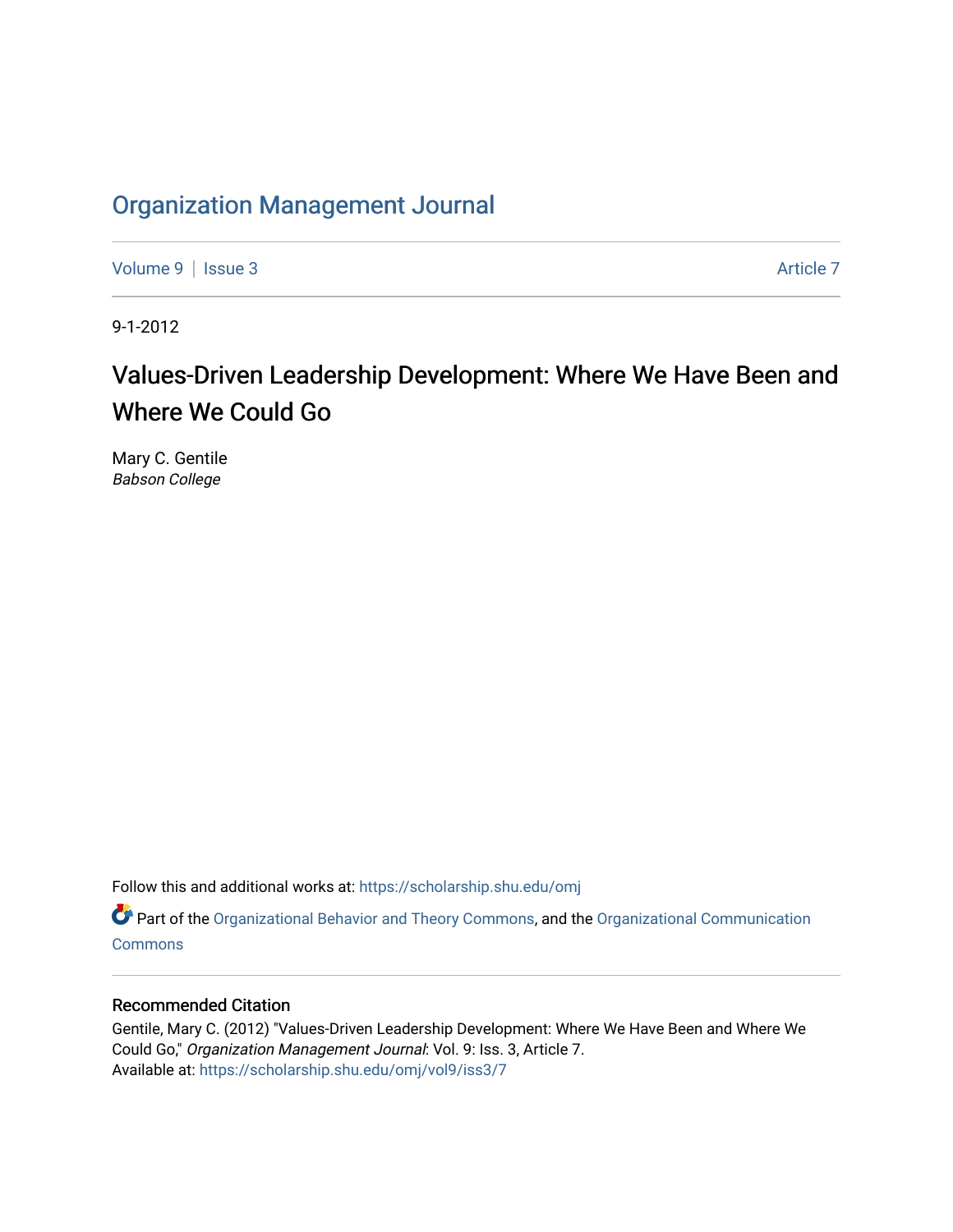

# **Values-Driven Leadership Development: Where We Have Been and Where We Could Go**

**Mary C. Gentile<sup>1</sup>**

<sup>1</sup>*Giving Voice to Values, Babson College, Babson Park, Massachusetts, USA*

**This essay revisits the premises upon which business ethics education has been based and then "flips" them, in an effort to help transform management education's approach to valuesdriven leadership development. Previous assumptions about what we teach, who we teach, and how we teach ethics are described, and a summary of how the Giving Voice to Values (GVV) pedagogy***/***curriculum flips these assumptions is provided. A brief review of the impact to date of this experiment is included, along with reflection on some of the new opportunities and challenges GVV has begun to face as a result of the rapid take-up of this approach around the globe.** *Organization Management Journal***, 9: 188–196, 2012. doi: 10.1080/15416518.2012.708854**

**Keywords** business ethics; values; leadership development; curriculum; pedagogy

Having worked in the fields of management education and values-driven leadership development for more than two decades, I often tell the story of how I came to a "crisis of faith" a few years ago. In my 10 years at Harvard Business School and my subsequent work in curriculum development, I had the good fortune to observe and work with some of the most talented educators in the fields of business ethics and leadership. Nevertheless, I was discouraged. Notwithstanding the best of intentions and the most rigorous thinking on the part of many skillful faculty, I wondered whether much of what we tried to do in this arena was at best incomplete, and at worst, an example of simply "checking the ethics box" for marketing and accreditation purposes.

Facing these doubts, I engaged in an experiment. I revisited many of the premises or assumptions upon which much of the business ethics education I had seen was based and I flipped them. Out of this exercise, a new approach to values-driven leadership development—Giving Voice to Values

 $(GVV)^1$ —was created. In this essay, I describe those same premises and assumptions and describe how GVV flips them. I give a brief review of the impact, so far, of this experiment. And I then describe some of the new opportunities and new challenges GVV has begun to face since the book describing this pedagogy came out in 2010 and as a result of the rapid take-up of this approach around the globe. I do all this in an effort to move this work one more step down the path toward transforming management education's approach to values-driven leadership, which was (and still is) the perhaps audacious objective of this initiative.

I won't go into a description of the limitations of valuesdriven leadership development in business schools to date, except to say that there is a long and strong history of many authors who have and continue to write these accounts. Rakesh Khurana's 2007 book, *From Higher Aims to Hired Hands: The Social Transformation of American Business Schools and the Unfulfilled Promise of Management as a Profession,* represents one of the most comprehensive of these accounts. More importantly, I note that Khurana positions this discussion not as a debate about business ethics alone, but rather as a discussion of the fundamental purpose of business and nature of the businessperson's career. He locates that discussion within the institutional context—economic and academic and political that both drives and limits the direction that business education has taken. In other words, the purpose of business and business careers that is reflected explicitly and implicitly within business schools has been constructed via many drivers, and to alter this vision of business purpose—radically or even incrementally—is not a matter of just adding another course or a new orientation program for incoming MBA students. Rather, it is a matter of shifting the way we all—business educators and business practitioners and the wider society they serve—conceive of what is *possible* with regard to values-driven business leadership.

Address correspondence to Mary C. Gentile, Director, Giving Voice to Values, Babson College, Horn Library 161, Babson Park, MA 02457-0310, USA. E-mail: mgentile3@babson.edu

<sup>&</sup>lt;sup>1</sup>The Aspen Institute was incubator and, along with Yale School of Management, founding partner for Giving Voice to Values, which is now housed and supported at Babson College. See www. GivingVoiceToValues.org and www.MaryGentile.com.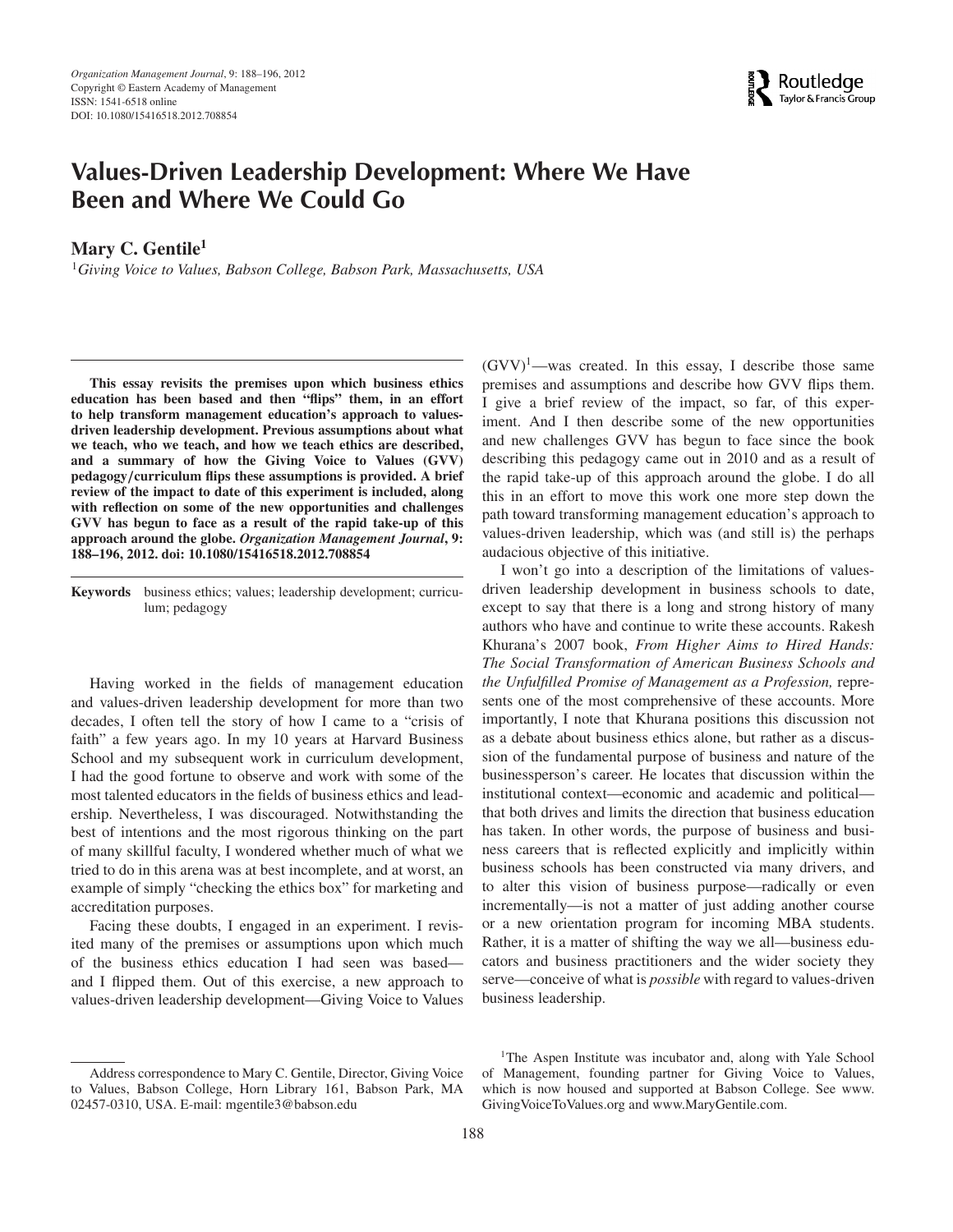Similarly, I won't rehash the long-lived debates over whether or not business schools should attempt to teach about values and ethics (Piper, Gentile, & Daloz Parks, 1993; Ghoshal, 2005) and about whether or not they can avoid doing so, even if they try. Even as I write, these debates are still occurring in the faculty curriculum meetings of business schools all over the world. I have been part of or witnessed these conversations in many institutions over the years. For example, what (or whose) values would we teach in a globalized and diverse business context? Is it even possible to teach values? Aren't they formed much earlier in the homes and communities and churches? And even if we knew which values to teach, would anyone select business faculty as the proper instructors in this topic? After all, they are trained in disciplines like economics, the social sciences, quantitative analytics, and so on—certainly not philosophy, which is often seen to be the domain of ethics courses.

And of course, each of these important questions elicits an equally important set of frequently heard responses, one of the most compelling being that we cannot avoid "teaching values"—that every course we offer is already based upon a set of assumptions about what is important and valued and about the rules or "ethics" by which one might pursue those important things, all of these assumptions more powerfully communicated by the very fact that they so often go unstated (Piper et al., 1993).

Thanks in part to the Global Financial Crisis and media, like the 2010 Charles Ferguson film *Inside Job*, this conversation about values-driven business and business education has also surfaced in discussions about research. Just this year in its annual meeting, the influential American Economics Association debated (without a decision) whether there should be an explicit code of behavior for their members (Siegler, 2011).

This essay, however, starts from the assumption that most of us are familiar with and perhaps have even participated in these discussions about the proper role of values and ethics in business education and research. Instead of asking the questions once again about "*whether* values can, have been, or should be included in management education or scholarship," this essay—much like the curricular approach it describes asks and attempts to answer the questions, "*What if* business education were going to prepare managers for values-driven leadership? What would they do? What would it look like? And what would be its reception and impact, in business education for faculty, administration, students, and in business as the employment market for business school graduates?"

#### **FLIPPING THE ASSUMPTIONS: WHAT WE TEACH**

The key assumptions about business ethics that GVV flips are our attempts to answer the three fundamental questions about *what* we are teaching, *who* we are teaching, and *how* we are teaching.

First let's turn to the topic of *what* to teach. Typically, when business educators attempt to integrate ethics and values education into the curriculum, they tend to focus on two topics: (a) building *awareness* of the kinds of ethical issues that managers are likely to encounter, and (b) introducing models of ethical *analysis* to aid in decision making about what the "right" thing to do may be when ethical issues arise.

There are good reasons why the focus has been in these two areas. When it comes to *awareness*, we would argue that students need to see examples of just how ethical infractions emerge, present themselves, and grow, so that they will recognize these infractions when they surface and understand the potential consequences of looking the other way or succumbing to pressures to participate in illegal and*/*or unethical practices.

This is, of course, a valid educational objective, particularly when students are increasingly operating in a more global context where laws, norms, and pressures may be quite different from those to which they are accustomed. In addition, technological advances make the concepts of privacy and even of property rights more fluid than we may have previously assumed, and our confidence in information security and intellectual property protections is less sure than many would like to presume. Consider the recording industry's forced evolution with the advent of Internet music downloading; consider WikiLeaks and LulzSec and Anonymous and the questions these groups raise about appropriate and inappropriate corporate (and state) secrecy; consider online journalism and the questions it raises about writers' rights to the work they produce. For all these reasons, raising students' awareness of how ethical challenges might present themselves is important.

Similarly, a focus on *analysis* is also critical, particularly when it comes to values and ethics. These kinds of challenges are often complex, and individuals may easily fall prey to sloppy thinking and to the twin dangers of self-oriented overconfidence and of relativism: that is, assuming that just because I believe it's right, everyone will or should agree, on the one hand, or believing that context is all and that there are no fixed and common values at all, on the other. The introduction of models of ethical reasoning (typically consequentialist and duty-based) provides students with tools for becoming self-aware about their own patterns of thinking and disciplining them so as to avoid some of the typical analytic traps (http://www.scu.edu/ethics/ practicing/decision/framework.html).

In addition to these good reasons for a focus on *awareness* and *analysis*, there are other drivers and limitations as well. Perhaps the greatest limitation to a focus on *awareness* is that although these subtle or "new" or stealth questions of ethics do exist, the types of issues that tend to receive the most public attention in the media, in the halls of justice, and in the halls of the legislators tend to be the types of issues where there was actual illegality and downright fraud involved. That is, the issues that have contributed most to the undermining of public trust in business practices often tend to be situations where awareness was not the problem; when managers are shredding documents,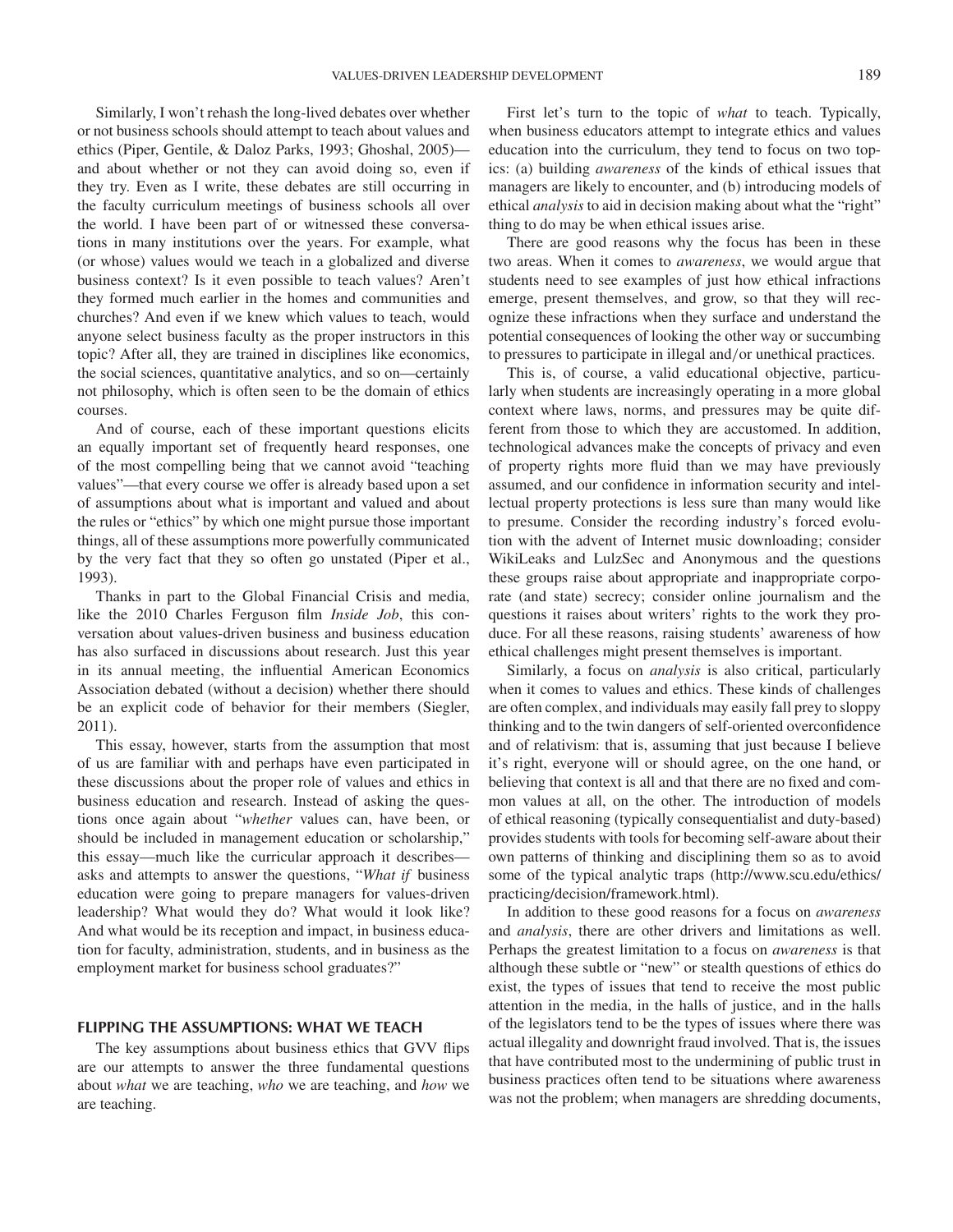it is fairly safe to assume that they know there is something to hide. These problems really had more to do with individuals who either did not care about the ethics, or with individuals who did, in fact, care and were aware of the issue but who felt they had no recourse to address it. This kind of problem requires something other than *awareness* building to address it.

One of the practical limitations to a focus on *analysis* has to do with the fact that the ethical reasoning models that are shared here will, by design, very often lead to contradictory responses to any particular ethical conflict. That is, a utilitarian analysis is designed to allow us to see the sometimes overlooked costs of a strict adherence to duty-based reasoning, while similarly a deontological approach will illuminate the sometimes shocking costs of unquestioning utilitarianism, often referred to as the "tyranny of the majority." In addition, while attention to these models of ethical reasoning may well lead to a more rigorous thinking process, they certainly do not prepare students to enact their decisions once made.

Although these limitations do not cancel out the benefits and even necessity of attention to *awareness* and *analysis*, they do point to a still existing need or gap: that is, a focus on *how* to enact our values, or what I would call *action*, as discussed in the following. But there are some other reasons why we tend to focus our business ethics education efforts in these two areas of *awareness* and *analysis* that bear unpacking.

As faculty we are often uncomfortable with presuming to espouse that we know what the right or ethical answer is in a particular situation; even if we have strong beliefs about these things, we are often uncomfortable or even philosophically opposed to "imposing" our own values on our students. And although I have yet to meet a business faculty member who does not want to educate responsible business persons, we often wonder if it is reasonable to suggest that they behave according to certain codes of ethics, given the realities of the market; perhaps the market has an "ethic" of its own that is beyond any individual's moral compass.

These concerns—some of them based in a sort of personal anxiety and others based in strong, intellectual and*/*or emotional conviction—reinforce the push to focus on *awareness* and *analysis*, as such endeavors can seem to skirt the issue of prescriptive ethics. They don't pretend to instruct students on what is right but rather on how to recognize that a question exists and to help them recognize ways to think about it rigorously. And as such, these two approaches also are attempts to respond to the assessment of learning question, an issue that has become increasingly pressing as a result of accreditation requirements. Rather than being asked to evaluate the ethics of a student, or even of a student's responses to test questions, the focus on *awareness* and *analysis* allows faculty to explain that grades will be based on the student's depth of insight, the rigor of their analysis, the clarity of their expression, and so on. The problem here, of course, is that faculty members are then sometimes faced with an extremely effective analysis that argues for a seemingly morally egregious position.

The GVV pedagogy and curriculum offers a response to the limitations just described, by taking the next step. That is, once students are aware of an ethical issue and even though they may be capable of rigorously analyzing it, GVV focuses them upon *action* and asks a new question. We flip the question "What is the right thing to do?" and ask instead, "Once we know what we think is right, how do we get it done?"

In this way, GVV can focus on those issues of outright fraud and illegality that the more rarified focus on awareness building may take for granted. GVV can use the tools of analysis (consequentialist and duty-based thinking ) to understand what's at stake for all parties involved, and to develop the most effective and responsive action plan for addressing the issue at hand, without becoming stymied by the fundamental divergence between these ways of reasoning. And in a sort of pedagogical sleight of hand (fully acknowledged, by the way), GVV can relieve faculty from the role of espousing a particular "right answer" while still—and very importantly—allowing them to stand in a position of espousing the importance of responsible and ethical business dealings. That is, as we describe more fully later in the discussion of *"how* we teach," GVV starts from a presumed "right answer" to certain ubiquitous values conflicts and invites students to craft scripts and action plans for implementing this "answer" that have the best chance of being persuasive and successful.

In this way, faculty members are also relieved from teaching a subject for which they have not been trained. The resolutions of Accounting GVV scenarios draw upon the language and tools of accounting, rather than the language and tools of philosophy; an effective argument to a boss or a colleague or a client will be framed in business terms, not in an appeal to John Rawls or Aristotle (even though the insights of Aristotle or Rawls may be reflected in it). And the grading problem is resolved because faculty will be assessing the clarity, depth of analysis and research, and feasibility of an action plan and script, rather than of an ethical position.

Finally and perhaps most profoundly, this focus on *action* addresses the concern that some faculty may have about the appropriateness of applying a moral lens to the market. By focusing on situations that reflect the explicit laws and regulations and*/*or the implicit assumptions for the smooth functioning of a "perfectly competitive" market, the grounds of debate have shifted from the questioning of the underpinnings of market efficiency to a discussion of how to achieve this objective within the Adam Smith- and Milton Friedman-approved constraints of law and socially accepted ethics.

## **FLIPPING THE ASSUMPTIONS: WHO WE TEACH**

In the preceding paragraphs we flipped the assumptions about what we teach in ethics from a focus on ethical decision making and finding the answer to the question of "What is right?," to a focus on ethical implementation and finding the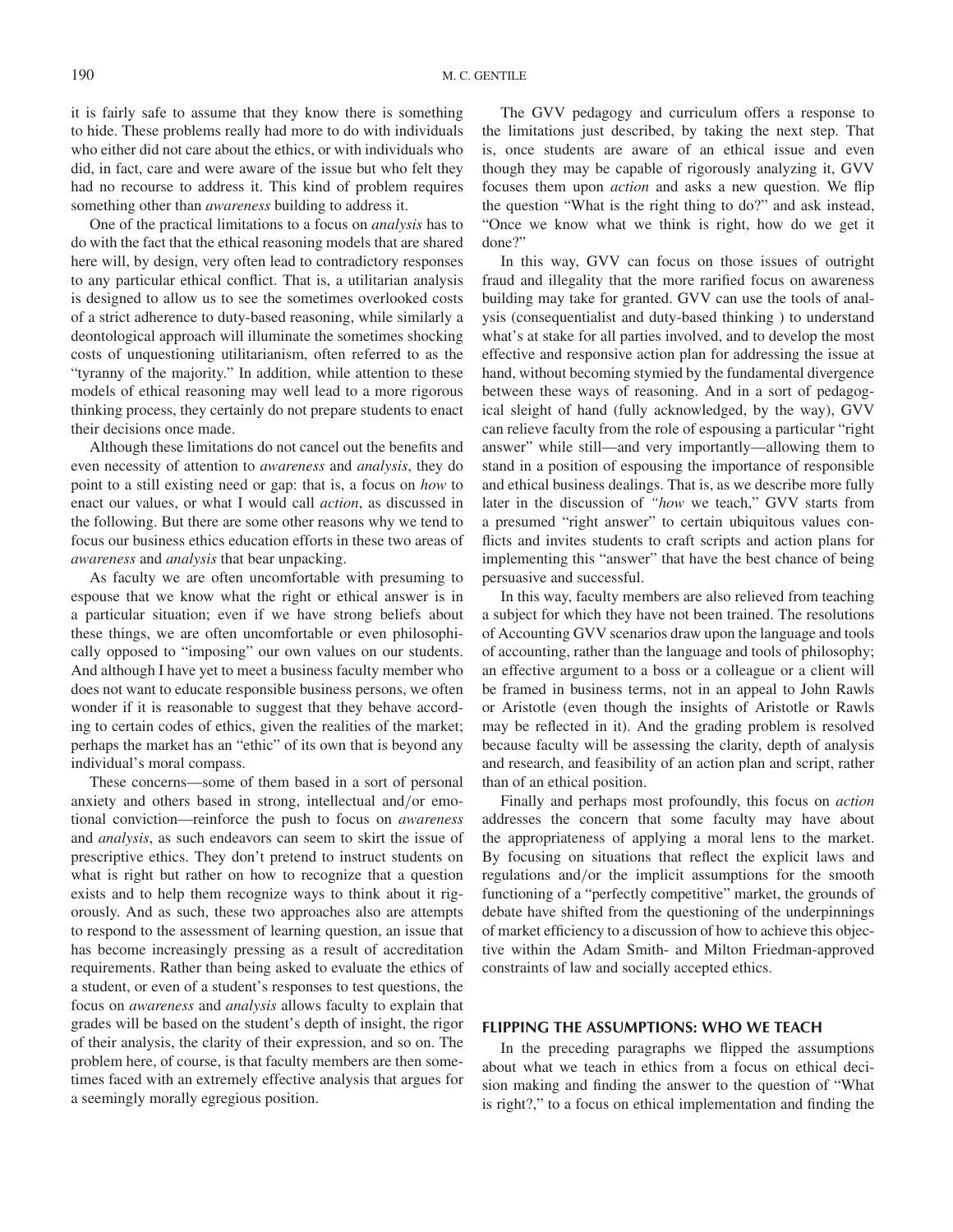answer to the question of "How do we get the right thing done?" Now let's turn to our assumptions about *who* we are teaching.

In my experience working with faculty over the past 20 plus years, one of the sometimes stated and sometimes unstated assumptions is that when it comes to ethics and values, business school students are a tough audience. Their "meter is running," so to speak, and they are an action-oriented group whose members are not drawn to the idea of "thou shalt not." They want to build things—careers, enterprises, markets—and are not likely to appreciate a lot of attention to topics that seem to be all about constraints on action, especially when often they do not see those constraints operating effectively in the so-called real world of business.

This assumption about the nature and orientation of business students can cause us as faculty to feel as if talking about ethics is a no-win proposition. We are concerned that students will see us, at best, as unrealistic and detached from how things really get done: that is, as "ivory tower academics." At worst, we fear students will see us as hypocritical, preaching ethics while we wink and look the other way in other classes where we teach tools for and provide case examples of a more unfettered approach to profit maximization.

The other problem with this assumption about who we are teaching is that it leads us to focus on the toughest portion of our audience. We envision the most skeptical (even cynical) student and assume we need to somehow persuade that student that acting ethically is necessary, important, and perhaps even in his or her own best economic interests—a stance that is sometimes difficult to prove despite numerous studies designed to test this so-called "business case" for ethics and corporate responsibility (Margolis & Walsh, 2001). That is, we all know of cases where individuals as well as businesses have survived and even thrived, despite or even because of unethical practices, at least in the short run. But this does not mean that there are not other individuals and businesses that have survived and even thrived, while operating in an ethical manner, at least most of the time (Vogel, 2002).

The point here is that the relative success or failure of individuals and firms is overdetermined, on the one hand. That is, there are many factors that contribute to it; an incredibly ethical business person may still fail due to a lack of ability or just bad luck—and vice versa. On the other hand, the timeline for success or failure is infinite. That is, the high-flyer this year may be gone by the next: Enron's brief moment of glory, of course, springs to mind. Finally, if we had another hand, we would acknowledge that no individual or firm is entirely ethical or entirely unethical, all of the time.

Perhaps most importantly, the problem with the traditional ways we answer the questions about to whom we are teaching ethics is that we are in persuading (if not preaching) mode. This places us so far out on the offensive that we paradoxically often feel on the defensive!

Once again, GVV flips the answer to this question about who we are teaching. Instead of visualizing the "toughest nut

to crack," so to speak, we envision the student body as a bell curve.<sup>2</sup> At one tail of the curve, let's assume we have those who self-identify as "opportunists" (those who will claim that they typically pursue their own perceived material self-interest, regardless of values). At the other tail of the curve, we have those who self-identify as "idealists" (those who attempt to adhere to their values, regardless of the impact on their material self-interest). We operate on the premise that the majority (and I place myself in this group) will fall under the bell, and we identify those as "pragmatists" (those who would like to adhere to their values, as long as it doesn't put them at a systematic disadvantage). Notice that this does not mean that a pragmatist requires the certainty that he or she would always succeed, but rather that pragmatists can believe they have a shot at being effective.

Now once we envision the student body in this way, the GVV approach would suggest that we don't presume that we have the power to change the opportunists, and that we are less concerned with the idealists, except we would like them to develop their competence and clarity of analysis. Instead, we want to focus upon the pragmatists. These are folks to whom we can say that GVV's focus upon *action* will provide the skills, tools, insights, and, importantly, the practice ("rehearsal") to better prepare them for effectiveness and *success in their effort to be who they already want to be, at their best.* In other words, GVV does not take a persuasive or a preaching stance, but an enabling one. The intent is to work with the best impulses in the students, rather than to work against their worst.

## **FLIPPING THE ASSUMPTIONS: HOW WE TEACH**

The preceding description of how GVV flips our assumptions about what we teach and who we teach creates a requirement for yet another flip in our response to the question about *how* we teach business ethics and values-driven leadership. There are at least eight ways GVV re-frames the answer to this question. These eight points are summarized in Table 1.

- *A different question*: Most fundamentally, as described earlier, GVV asks and invites students to answer a new question. Instead of a focus on "what is the right thing to do in a particular situation?," GVV asks, "Once we know what we think is right, how can we get it done?" This flip means we tend to focus on a different set of problems, too.
- *A different problem focus*: Often faculty and business practitioners will opine: "It's not really the so-called 'blackand-white" questions (cases of outright fraud and*/*or other illegality) that cause the problems for ethical business practice; it's the 'gray' issues where it's just not clear what the right thing to do may be." This presumption is part of the justification for the focus on *analysis* described earlier,

<sup>&</sup>lt;sup>2</sup>This conception and the terms are borrowed and adapted, although applied for a different context and purpose, from Dees and Crampton (1991).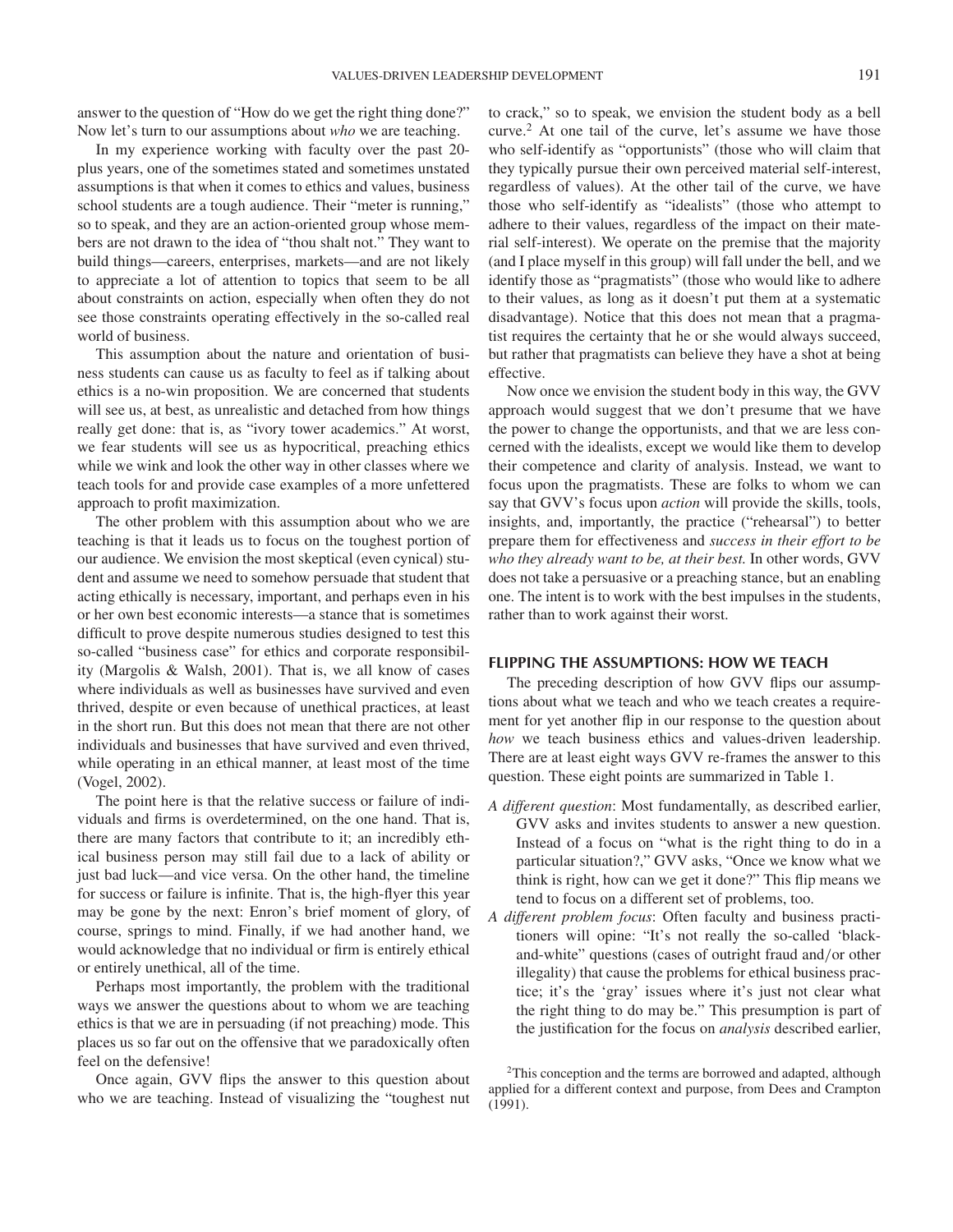and it has generated endless case studies portraying seemingly unresolvable decisions about competing stakeholder interests where reasonable and intelligent people of good will can legitimately disagree. It is this type of case that can lead students to experience what one Harvard professor described as "ethics fatigue," the exhausted sense that ethics is all about a bunch of situations where no one can ever be right so why bother?

GVV's focus on the question of "how to get the right thing done" means that we can move away for a moment from these gray issues that challenge our decision making and instead focus on a set of problems that most (not all) of those same intelligent people of good will are likely to agree about. We take those somewhat more clear-cut issues—the ones dismissed as black-and-white and therefore too easy—and we address the uncomfortable truth that these very issues often prove daunting to otherwise intelligent and capable and even ethically minded managers. They may know what is right but they don't see a way to get it done in an unforgiving and unwelcoming corporate and*/*or market climate.

This is precisely where GVV focuses, and it seems a much more consistent fit with the tools and the orientation of a business school. Rather than adopting a stance where we ask students to *forego* action because it is unethical, we adopt a stance where we ask students to generate implementation plans and analyses and arguments in order to *take actions* that are ethical. It is about "can do" rather than "thou shalt not." We invite students to show that they are smart and politically savvy not by adopting the cynical stance (i.e., "Ethics is all well and good, Mary, but in the real world you can't do that"), but rather by coming up with creative and viable arguments and strategies for doing the very ("ethical") thing they assumed was not feasible.

*The "thought experiment":* In line with GVV's effort to move away from persuasion and preaching, we frame the entire pedagogy and curriculum as an explicit thought experiment. We flip the educational presumption of conveying "facts" toward the goal of asking "what if" something new were true (e.g., "what if you wanted to refuse to pay a bribe? how would you get that done?") We explain to students that this approach is based upon a set of starting assumptions about people and behavior; we name these assumptions in an exercise aptly called "Starting Assumptions for Giving Voice to Values" and we invite them to reflect on these assumptions (things like "most of us want to act in accordance with our values"); to agree or disagree; to think about modifications. But at the end of

| Reframing questions             | Traditional approach                                                                                              | GVV approach                                                                                                                                                                                  |
|---------------------------------|-------------------------------------------------------------------------------------------------------------------|-----------------------------------------------------------------------------------------------------------------------------------------------------------------------------------------------|
| Different question              | What is the right thing to do in a particular<br>situation?                                                       | Once we know what we think is right, how<br>can we get it done?                                                                                                                               |
| Different problem focus         | It's the "gray" issues where it's just not clear<br>what the right thing to do may be.                            | It's the so-called "black and white" issues<br>where we know what we think is right but<br>don't know how to get it done.                                                                     |
| The "thought experiment"        | Persuasion and preaching (thou shalt not)                                                                         | Asking "what if" you wanted to act on your<br>values; issuing an invitation to create an<br>effective ethical action plan                                                                     |
| The importance of rehearsal     | Intellectual exercise of analysis only (learn<br>to act)                                                          | Voicing those scripts and action plans, out<br>loud, in front of peers (act to learn)                                                                                                         |
| Different type of case study    | Long description focusing on senior<br>manager or CEO; conclude with question<br>of what is the right thing to do | Briefer with protagonist at all levels;<br>conclude with question of how to get the<br>right thing done                                                                                       |
| Prescripting and implementation | Focus on analysis for decision making                                                                             | Focus on scripting a workable alternative                                                                                                                                                     |
| Different use of research       | Knowledge of heuristics and biases (for<br>example) to help you recognize them and<br>hopefully avoid them        | Knowledge of heuristics and biases (for<br>example) enables you to name them and<br>appeal to them, in order to help people<br>view the "ethical" position as more<br>feasible and attractive |
| Role play flip                  | Argue for an "ethical" position in the face of<br>resistance from another—the "adversarial"<br>role play"         | Work as a team, to create the most feasible,<br>credible script and action plan (peer<br>coaching exercise)-the "collaborative<br>peer-coaching role play"                                    |

TABLE 1 Comparison of traditional and Giving Voice to Values approaches to ethics education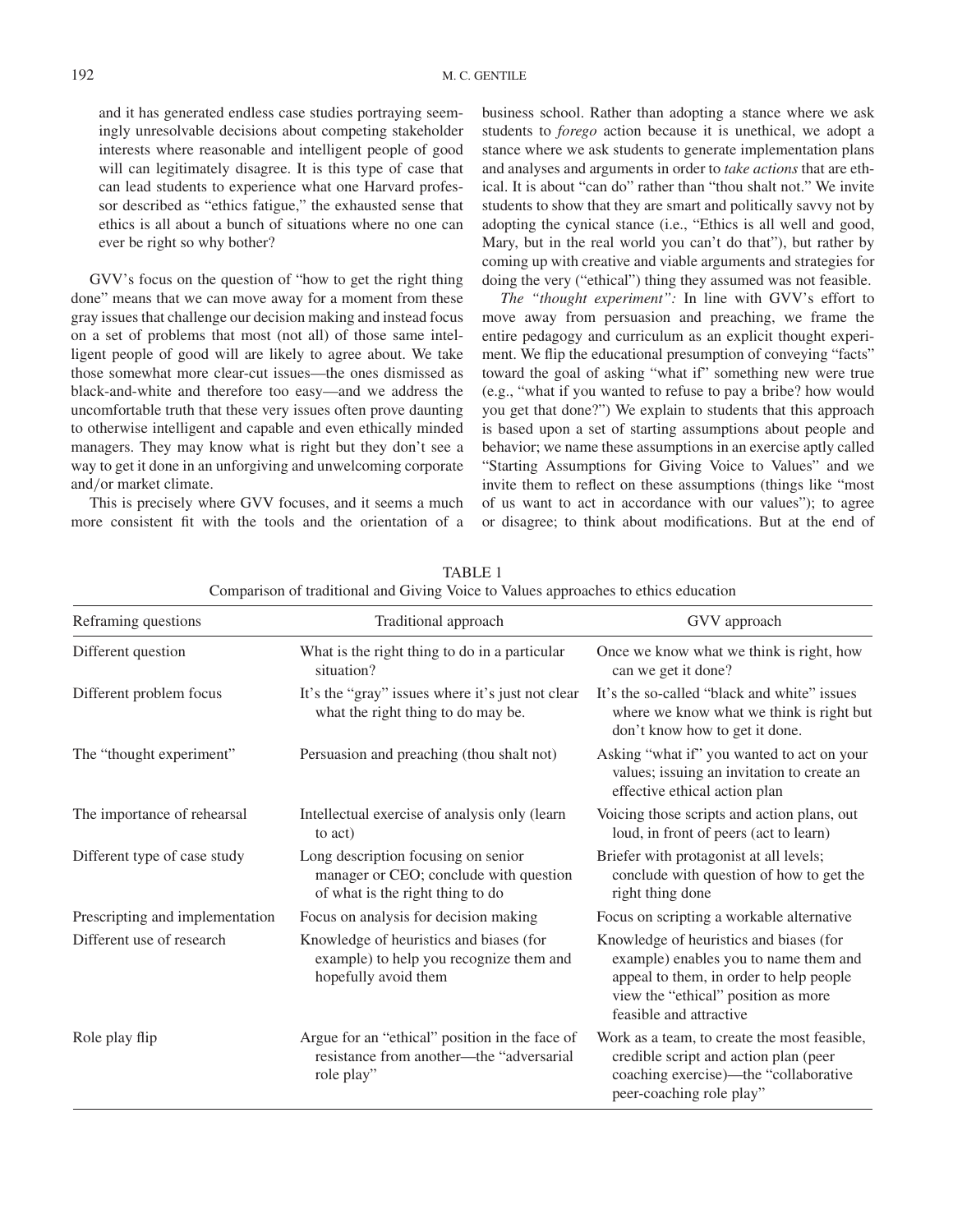the exercise, students are asked to participate in the explicitly named thought experiment that is GVV and to act, for the sake of the curriculum, *as if* these assumptions were true.

The premise behind this approach is that the starting assumptions of GVV can be true or untrue, depending on whether we choose to make them so. But if we asked students to accept that these assumptions were unequivocally accurate, always and for all, we would lose our audience before we started. The idea here is that our reality is something we create by making certain courses of action feasible, but we won't make them feasible if we can't imagine a reality where they could already exist. GVV is not a dogma or an ideology or even a body of knowledge; it is an invitation.

*The importance of rehearsal:* One of the central premises of GVV is the idea that rehearsal is important. Recent scholarship and research in fields like social psychology and cognitive neuroscience suggest the importance of practice as way of changing thinking patterns and subsequent behavior defaults (Haidt, 2005; Damasio, 2003; Bazerman and Tenbrunsel, 2011). For this reason, GVV is based not only upon the intellectual exercise of researching, analyzing, and crafting responses to the question of how to get the right thing done (as described in a later section on "scripting"); GVV is also based upon the behavioral or experiential exercise of literally voicing those scripts and action plans, out loud, in front of their peers who stand in as proxy for the managers and customers with whom they will need to have those conversations in their business careers. In this way, GVV flips the presumption that, through business education, we "learn to act" toward the idea that we "act to learn."

*A different type of case study:* Unlike the traditional case study, which is typically longish (15 pages or so), which often features a chief executive officer (CEO) or other senior executive, and which ends with a protagonist who is facing a decision-making challenge (what should he or she do?), the GVV case is usually briefer (sometimes just a few paragraphs or a few pages); features protagonists at all levels and especially individuals at an earlier point in their careers; and most importantly ends when the protagonist knows what he or she thinks is right but is wondering how he or she can get it done.

In other words, GVV cases present a challenge of implementation rather than of decision-making. As Carolyn Woo, former Dean of the Notre Dame Mendoza School of Business, put it, the GVV cases are "post-decision-making." The case examples are told from the point of view of the protagonists who are struggling with how to accomplish their objective: for example, what to say; to whom; when and in what context; with what kinds of preparation*/*research; alone or after building a coalition; and so on.

The cases are also distinctive in that, as often as possible, they are based upon experiences of individuals who have, in fact, found a way to voice and act on their values. They are not presented as "heroes or heroines." In fact, sometimes their approaches can certainly be improved upon. However, they

illustrate doable real-world behaviors by men and women with whom readers can identify. In this way, students who read and discuss a number of GVV cases begin to gather a repertoire of different approaches, strategies, and inspiration that they can add to their own personal toolkits.

Sometimes, of course, a GVV case features someone who did not necessarily find an effective way to enact their values. In such cases, the teaching task is to "rescript" and redesign their action plan, such that they might have had a better chance of success.

There is a template of questions for approaching the cases that involves articulating the position the protagonist holds; assessing what is at stake for each affected party to the decision; anticipating the types of "reasons and rationalizations" or arguments that the protagonist is likely to encounter; and generating responses and an action plan for implementing their decision.

*An emphasis upon prescripting and implementation:* GVV cases invite students to go beyond the usual emphasis upon analysis for decision making and literally prescript a values-driven position. After articulating the position of the case protagonist and anticipating the "push back" the protagonist is likely to encounter, the GVV materials identify the most common categories of these objections and suggest tactics for crafting responses to them (Gentile, 2010b) Acknowledging that it can be extremely difficult to make a strong argument against the "prevailing winds" in an organizational setting when we feel in the minority or when we don't have the time to come up with a workable alternative or when we don't want to take the chance of presenting a half-baked response, GVV provides students with the opportunity, during the "scripting exercise," to be in the majority, with plenty of time to come up with a fully baked and tested response to some of the most common challenges they can face in the workplace. Unlike the usual case discussion where the majority of time is spent in analysis to find a decision with a final nod to "and then create an action plan to get it done," the GVV case discussion flips this recipe such that the majority of time is spent upon implementation planning.

*A different use of research:* A staple in organizational behavior and "power and influence" courses these days is the inclusion of the latest research findings on decision-making biases and heuristics. We show students all the ways that they "know what isn't so," to borrow Thomas Gilovich's (1999) phrase. The idea here is that if they know that people are prone to discount the future, for example, or to succumb to the overoptimism bias, they will somehow be proof against it. But we know from research that exposure to such information does indeed make us more aware of biases in the thinking of others, but not so much in ourselves (Bazerman, Loewenstein, & Moore, 2002).

So GVV flips the use of this important research. If we know that we are susceptible to social consensus bias, for example, then let's consciously name and use that predisposition; let's show the individuals we are trying to persuade that there can be an alternate referent group than the one they assumed, a group that supports our position. Or if we know that individuals tend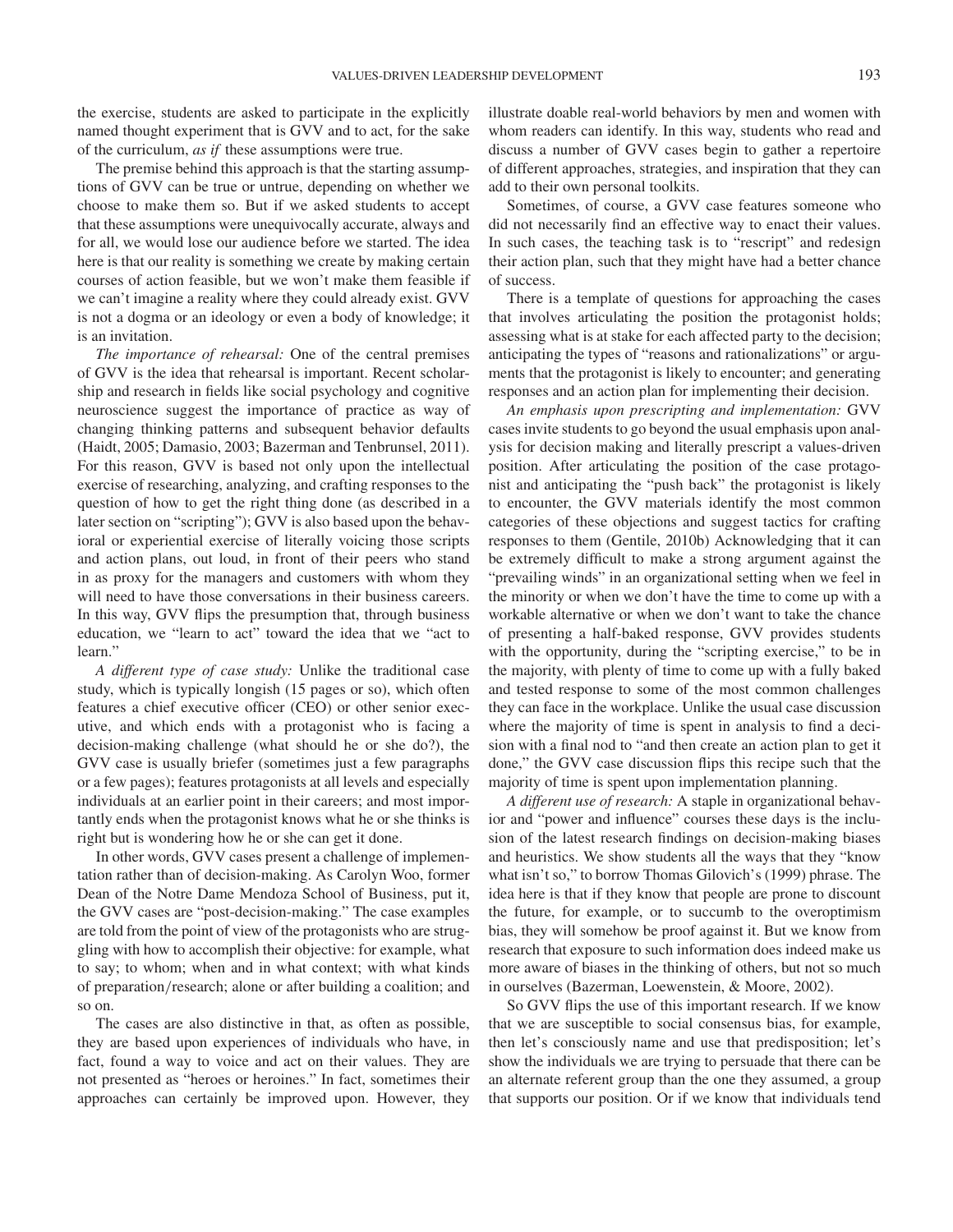to privilege the near term over the long term, then let's frame our position in ways that can feel more immediate and create incentives that kick in sooner. In other words, if we know our behavioral and thinking biases, let's try to build arguments and action plans that work with them, rather than against them, all the while naming the phenomenon.<sup>3</sup>

*The role play flip:* Finally, when people first learn about the scripting and action planning exercises at the heart of GVV they often refer to them as "role-playing" exercises. However, they are fundamentally different. The traditional role play is typically an adversarial role play, at least as it is often applied in discussions of ethics and values. That is, the student role players will be asked to argue for an "ethical" position in the face of resistance from another student (or sometimes the professor) who assumes the role of the boss pressuring for results at all costs or the customer demanding a kickback, for example.

Although there is much learning that can be gleaned from this sort of exercise, there are several problems. For one thing, we are requesting some students to practice (or "rehearse") the less ethical position. But perhaps more salient to this discussion, the adversarial role play is somewhat like asking a new tennis player to go directly to tournament play before learning to serve. The player will most assuredly lose, but what's more, he or she will likely be discouraged from playing again.

GVV therefore flips the traditional role play into a peer coaching exercise. The students are asked to work as a team, to create the most feasible, credible script and action plan for accomplishing the case protagonist's values-driven objectives. And then when they present their "solution" to the larger class, the entire group is invited to serve as peer coaches to acknowledge the most effective parts of the plan; to point out the weaknesses; and to work together to improve the overall approach. (The GVV Curriculum includes a document, "Guidelines for Peer Coaching," that offers suggestions for this type of discussion, available at http://www3.babson.edu/ babson2ndgen/GVV/Curriculum.cfm.)

#### **RESPONSES TO GVV**

The response to Giving Voice to Values has been very positive and its spread has been more rapid than we had dared dream. The curriculum is available online for free, so we are unable to offer an accurate accounting of how many users there are around the globe. We only are able to tally those faculty and schools and organizations that approach us with comments and questions, as opposed to those who simply read, download, and use it. However, even with the limitations of our data, we know GVV has been piloted in well over 250 schools and organizations on six continents, from top-tier schools like MIT and INSEAD and HBS to small local institutions; in

3Just as we name GVV explicitly as a "thought experiment" and as we make our "starting assumptions" explicit, so too we name our conscious use of decision-making biases and heuristics. GVV is a pedagogy that is based on a sort of "informed consent," if you will.

the United States, Canada, Africa, Europe, Australia, India, South America, and the Middle East. (See http://www3.babson. edu/babson2ndgen/GVV/Pilot-Sites.cfmfor a partial list of pilot sites and for faculty comments.)

Sometimes it is used by a single professor who wants to try out in his or her class; sometimes it is adapted as an orientation or mid-semester experience for an entire cohort of students (as it has been at MIT); sometimes the dean invites us in to help work with faculty to think about a cross-curricular application of the approach (as at Simmons University School of Management in Boston); sometimes it is integrated into nonethics classes in areas like accounting, corporate governance and leadership, organizational behavior, career management, negotiations, supply-chain management, and so on; sometimes it is the basis for an entire course, required (as at the University of Western Australia) or elective (as at Notre Dame); and so on. GVV was conceived of as a potential solution to the challenge of how to integrate conversations about values-driven management into the non-ethics courses, and it is gratifying to see that it is being used in this way, as well as being integrated into the ethics courses themselves in many cases.

Although originally developed for use at the MBA level, it is increasingly also being used in executive and undergraduate settings, and we have received requests for information about possible adaptation for schools of engineering, medicine, and law, not to mention liberal arts programs. In addition, there are regular expressions of interest from corporations and nongovernmental organizations (NGOs), as well as the public sector.

It is interesting to reflect a bit on just why GVV has received the positive response it has thus far, and to consider what this tells us about the future of education for business ethics and values-driven leadership. At this point in the essay, let me shift to the first-person singular voice, as I want to speak frankly and directly about my own aspirations for GVV.

I believe that Giving Voice to Values appeals to many faculty precisely because, as one of the starting assumptions of GVV states, most of us want to act on our values. We want to contribute to the development of responsible and capable future business managers and leaders. And we want to believe that business can be run both effectively and ethically. But we are also acutely aware of the more mixed experience and very real pressures in the world of business and beyond. GVV offers us a way not only to invite ethical business stewardship from our students but to better prepare them for that practice, without pretending the world is other than it is. I believe that GVV provides educators with the opportunity to consider how their knowledge and insight can help to build a better, more ethical and valuesdriven marketplace without requiring them to pretend that this is the way business is always conducted or even the only way it can be financially rewarding. GVV allows us to be both intellectually honest and ethically optimistic—a rare pairing. GVV allows us to use the most current research about how we think and behave—the ways that we can fool ourselves into thinking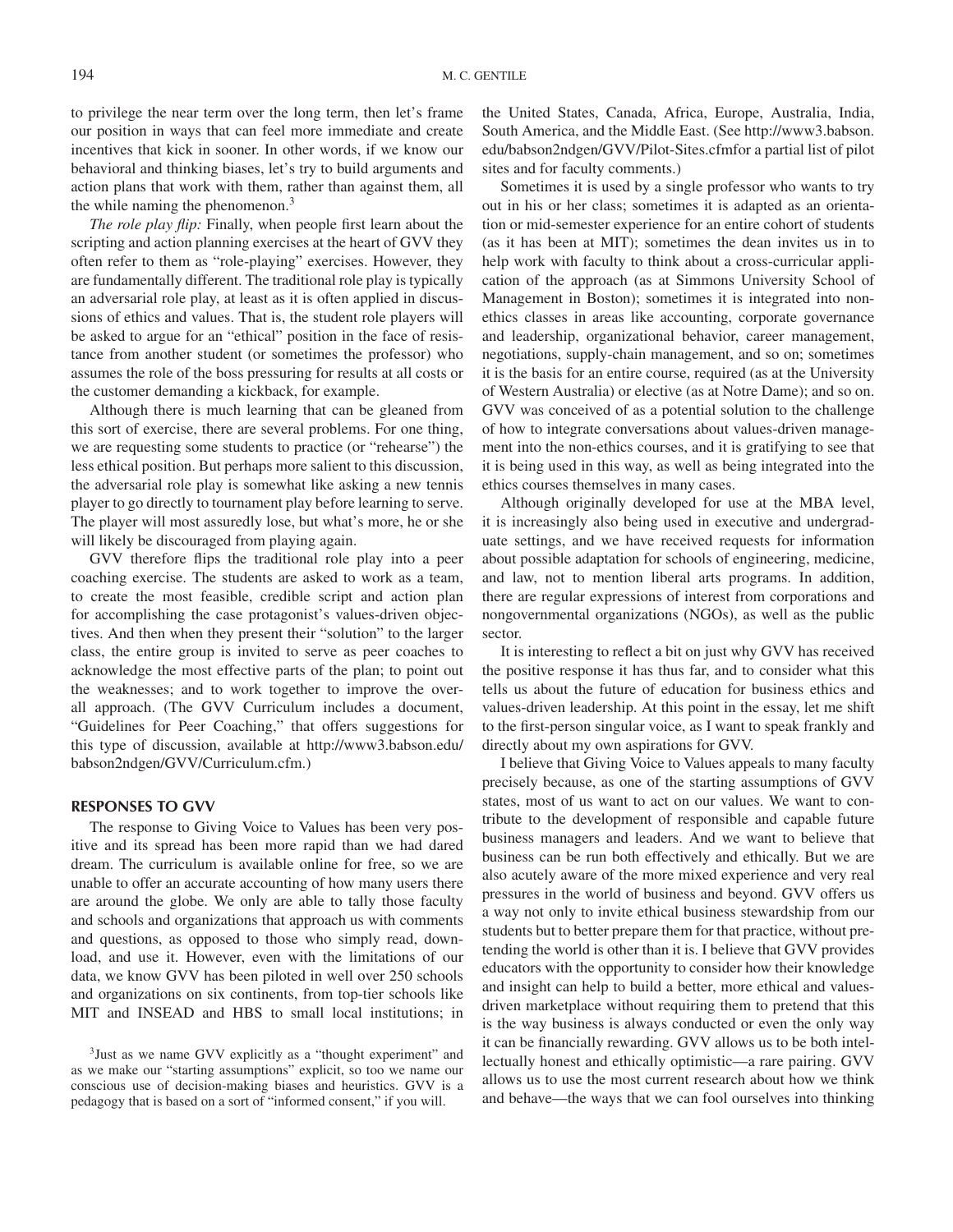we are better and smarter, both more ethical and more rational than we actually are—in the service of our best aspirations, rather than as simply a cautionary and defeating warning.

At a perhaps more mundane, but nevertheless very powerful level, the flexibility and modular design of GVV allow any individual faculty member to experiment with it without having to entirely revamp his or her syllabus and without having to work through institutional curricular review committees to get it past the tyranny of the majority. In fact, the approach to GVV is at heart so simple—that is, simply asking the question "how to get the right thing done"—that any faculty member can simply add a discussion pasture onto the discussion of a traditional and much beloved case that nevertheless has a values question embedded in it. In this way, faculty members can continue to use their existing materials and respect the challenge of a crowded syllabus, but finally be able to truly consider that ethical question that was lurking in a case (sometimes raised by some brave student soul) but that they never were sure how to handle.

I have been somewhat surprised at the increasing interest in GVV from companies, since I developed it to address a set of challenges that I knew deeply but also very specifically as business-school concerns (i.e., the questions referenced in this essay's introduction about whether, what, where, and how we can teach about ethics and values). As I talk to the corporate representatives of this interest, however, I see that they are just as limited by an emphasis upon ethical decision making, as opposed to ethical implementation, in their own corporate training. The initial interest seems to be to work with GVV to develop a set of training scenarios that focus on how to enact ethical choices when one's colleagues, one's customers, one's manager may be pushing in another direction. Perhaps the company that has gone the furthest with this thus far is Lockheed Martin, where the entire ethics and compliance training program over the past few years has been focused around a set of GVVstyle video scenarios, which have been receiving very positive responses and which have even won an industry award.

## **THE FUTURE FOR GIVING VOICE TO VALUES AND BUSINESS ETHICS MORE GENERALLY**

Although I am pleased to see that the flexible and modular approach designed into GVV has facilitated its adoption in more venues, more rapidly, than I had anticipated, I am also beginning to think about what's needed to take this initiative to the next level in order to be truly transformative. I have a few thoughts on that, which I share here as this essay concludes.

*Integration:* The long-lived debate about whether ethics should be embedded across the business curriculum or delivered in a stand-alone course is settled, as far as I am concerned. The ideal solution, given faculty staffing, is to do both.

However, we all know the arguments for and against each position: Integration is code for "do nothing"; stand-alone courses send the signal that ethics is separate and only has to be considered when it's being graded; faculty are not prepared to integrate ethics into non-ethics courses; (some) ethics faculty are not equipped to make the course applied enough to influence students; and so on. And of course, there are the "other" reasons for and against integration versus stand-alone courses that have to do with a crowded curriculum; pressures to shorten the "core" for economic and competitive reasons; the challenges of grading and reporting grades on ethics; and so on.

GVV was developed, in part, as a response to this challenge. It is designed to be useful and to appeal to faculty in the non-ethics business disciplines, for all the reasons explained in the preceding pages (its action orientation; its reliance upon the language and tools of the business functions rather those of philosophy; its simplicity and flexibility of use). So the next step is to build out the GVV curriculum with more materials that are relevant to the different disciplines. There already exist materials tailored for use in corporate governance, accounting, economics, organizational behavior, international management, diversity management, career management, leadership, negotiations, supply-chain management, communications, marketing, and so on. But a number of faculty-led GVV Networks have recently been launched to encourage the development of more tailored materials (e.g., the GVV*/*Accounting and Finance Network was just launched).<sup>4</sup>

*Research:* As discussed earlier, the GVV curriculum is firmly based upon a set of research findings that emphasize the power of rehearsal and voicing intent, as well as an innovative use of the growing body of insights about decision-making biases. For this reason, as well as the anecdotal reports I receive and my own 20-plus years of experience with business education, I am quite confident in the power of the approach. Nevertheless, there is a growing interest and appetite for more targeted research to explore how this type of training can be most effective and to assess its impacts.

This research opens as many questions as it answers, but I believe it is absolutely essential for the future of GVV and for business ethics education in general. We need to know how to impact students for the better. I would offer a few cautions, however. Traditional pre*/*post measures are already being used to assess students' expressed willingness and readiness to act on their values, and these have been encouraging as far as they go. The challenge of actually measuring whether GVV, or any ethics education, changes behavior is more tricky. So often this type of research becomes an exercise in what I call "entrapment" research: that is, give the subject an opportunity

4For more information about how to participate in the GVV Faculty Networks or to discuss the launch of a new network, contact mgentile3@babson.edu. In addition to the discipline networks, there is a GVV*/*India Faculty Network that is promoting the development of GVV cases set in Indian businesses and context, and new launches include a GVV*/*Sustainability Network, a GVV*/*Social Entrepreneurship Network, a GVV*/*HRM Network, a GVV*/*Public Sector Network, and so on.